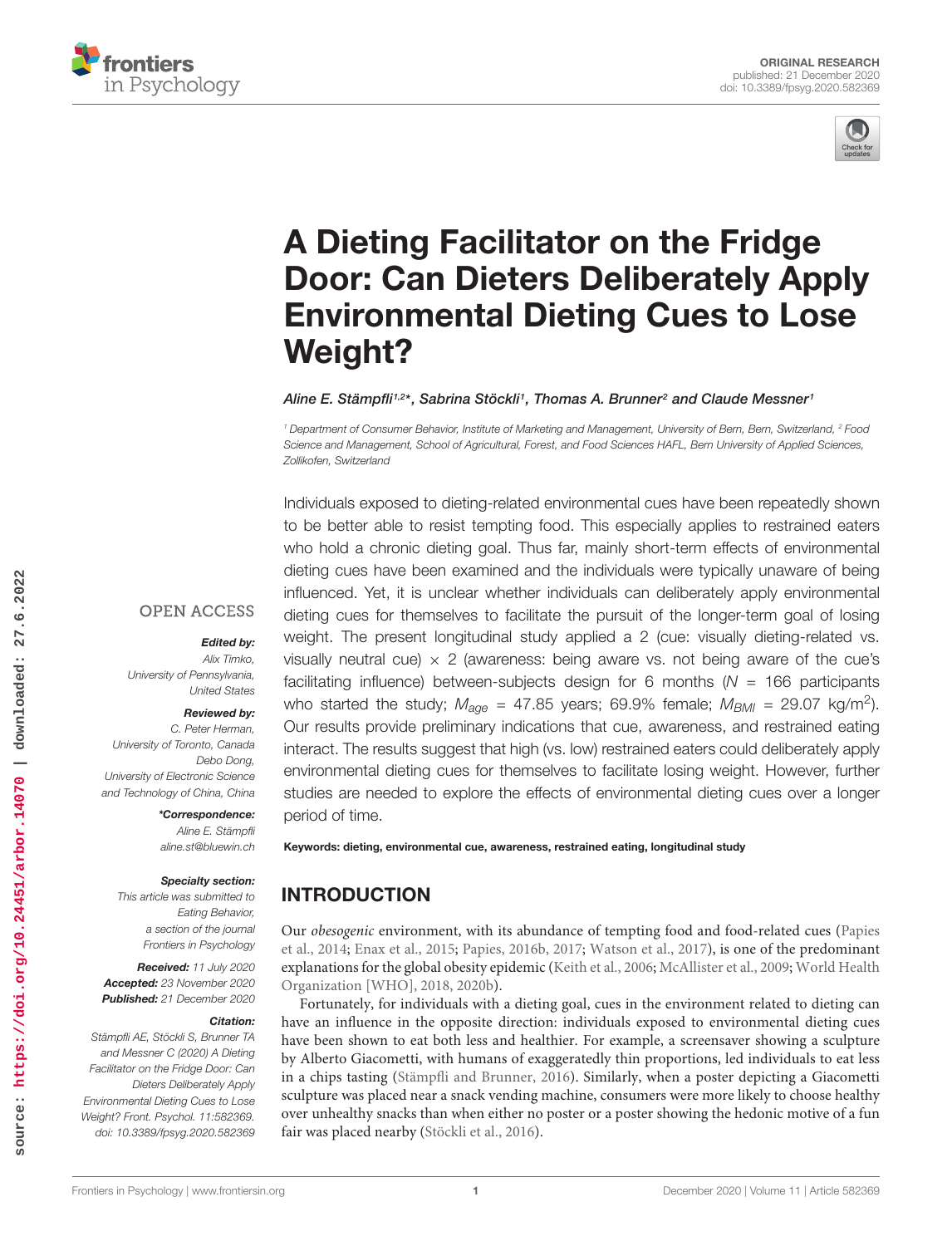These examples indicate that individuals were mostly exposed to dieting cues by others, without being aware that they were being influenced. In addition, mainly the short-term effects of environmental dieting cues were examined, such as the vending machine poster's immediate effect on consumers' snack choices (Stöckli et al., 2016; see also Buckland et al., 2018). Yet, there remains a research gap regarding whether individuals can deliberately apply environmental dieting cues for themselves to facilitate the pursuit of their longer-term goal of losing weight. The present study has addressed this research gap.

### Awareness Could Hinder or Facilitate Environmental Cues' Effects

Whether individuals are aware that they are influenced by an environmental cue or not could be decisive for the cue's effects. On the one hand, individuals who are aware that they are being influenced may attempt to correct for the influence (Wegener and Petty, 1995; see Mussweiler and Damisch, 2008). According to psychological reactance theory, this is because individuals try to restore their freedom of choice when they feel it to be threatened (Brehm, 1966; Miron and Brehm, 2006). Attempting to restore one's freedom of choice can result in what has been termed "contrast effects"—that is, diminished or reversed effects of the threatening external stimuli such as environmental cues (e.g., Lombardi et al., 1987; Strack et al., 1993; see further Zhu et al., 2015). Individuals' freedom of choice can even be threatened by internal self-imposed threats, arising from choosing specific alternatives and having to give up on others (Iyengar and Lepper, 2000; Miron and Brehm, 2006; Steindl et al., 2015). Thus, even self-imposed dieting-compatible behaviors could evoke reactance over time (Ungar et al., 2015).

However, there is evidence that contrast effects do not occur even though individuals are aware of being influenced. For example, when healthy instead of unhealthy snacks were placed near the cash register at train station snack shops, customers more often chose healthy snacks. This effect was maintained when a sign that read "We help you make healthier choices" was placed near the cash register (Kroese et al., 2016; see further Payne et al., 2016; Bruns et al., 2018). Moreover, individuals have been shown to successfully use environmental cues as reminders to implement their intentions. For instance, coffee shop customers who accepted a \$1 coupon toward a future purchase along with a flyer that depicted a stuffed alien and mentioned the alien would be on the cash register as a reminder to redeem the coupon were more likely to use the coupon 2 days later when a stuffed alien was placed at the cash register, compared with customers who received a flyer that did not announce the stuffed alien (Rogers and Milkman, 2016).

# Environmental Cues Drive Behavior by Activating Highly Valued Goals

While the role of awareness regarding the effects of environmental cues has as yet not been clearly determined, previous research has established the important role of goals (see Papies, 2017). The prominently discussed mechanism of how environmental cues influence behavior is that of activating goals (Förster et al., 2007; Papies et al., 2008; Papies, 2016a,b, 2017; Weingarten et al., 2016). This is possible as goals are embedded in cognitive structures that interlink the goals with mental representations of distinct environmental cues and behaviors. Such cognitive structures emerge when individuals repeatedly perform a behavior with similar goals in the same context (Papies, 2016b). For example, an individual's repeated dieting attempts with the goal of losing weight may be linked to diet products; subsequently, seeing such diet products can activate the individual's dieting goal (Anschutz et al., 2008b).

Goals are assumed to drive goal pursuit as they represent end states associated with a reward or positive affect (see Custers and Aarts, 2010). Correspondingly, activated goals have been shown to have stronger effects on behavior when the positive affect related to the goals was higher—in other words, when goals were highly valued by the individuals holding the goals (see Bargh, 2016; see Papies, 2016b; Weingarten et al., 2016). Also in line with this, environmental dieting cues have been shown to have a particularly pronounced effect on individuals who hold a chronic dieting goal, the restrained eaters (Herman and Mack, 1975; Herman and Polivy, 1980; Weingarten et al., 2016; Polivy and Herman, 2017; see Buckland et al., 2018; Masterson et al., 2019). For example, only restrained eaters tasted fewer meat samples in a butcher shop when exposed to a poster on the entrance door that announced a weekly recipe as being low-calorie and "good for a slim figure" (Papies and Hamstra, 2010). Similarly, the portrayal of the exaggeratedly thin Giacometti figures (Stämpfli and Brunner, 2016) was found to specifically influence restrained eaters (Stämpfli et al., 2017). A meta-analysis of the effects of environmental dieting cues on food intake supported the important role of dieting goals. Overall, dieting cues were found to reduce food intake only to a minor extent. In contrast, for individuals with a strong dieting goal, including both restrained eaters and dieters, a small-to-moderate effect was found (Buckland et al., 2018). While restrained eaters are defined as having a chronic dieting goal or "concern for dieting" (see section "Measures"; Dinkel et al., 2005), dieters can be characterized as actively engaging in a weight management attempt at the moment and thus having a current dieting goal.

Overall, based on the presented research, we expected that individuals with restrained eating tendencies, and thus a chronic dieting goal per definition, might be able to successfully apply environmental dieting cues for themselves to facilitate the pursuit of their longer-term goal of losing weight.

# Scant Evidence on Environmental Dieting Cues' Effects Over a Longer Period of Time

In addition to the question of whether individuals can deliberately apply environmental cues for themselves to facilitate the pursuit of a personal goal, the present study addressed a second question that, to date, has received little attention: whether or not environmental cues in general (van Kleef and van Trijp, 2018) and dieting cues in particular can be applied effectively over a longer period of time (Papies, 2016b;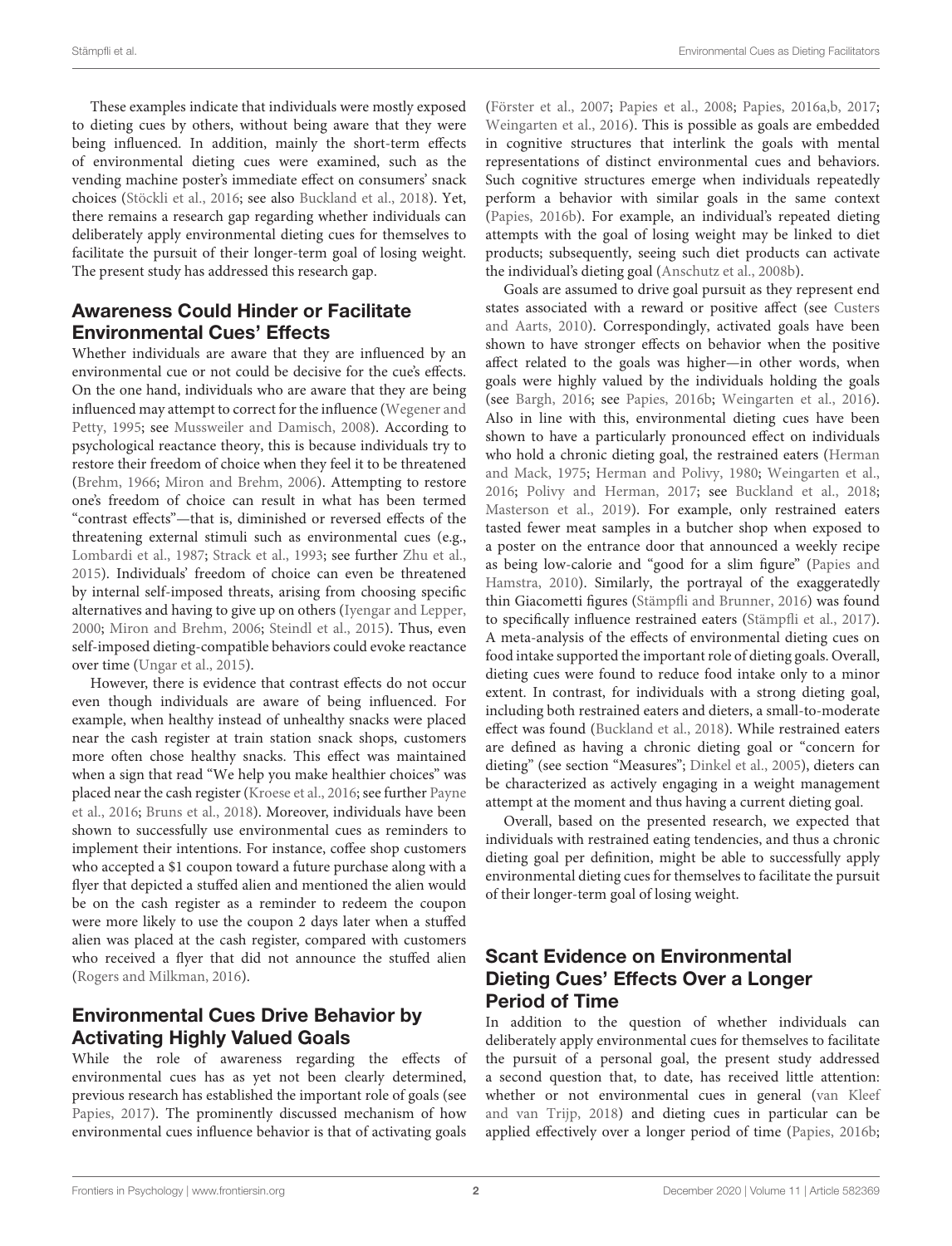Buckland et al., 2018). This is essential regarding the dieting goal, as losing weight requires time.

The scant evidence on environmental dieting cues which are applied over a longer period of time has revealed ambiguous findings. On the one hand, two studies on snacking frequency over 2 weeks indicate that an environmental dieting cue (a photograph of a slim model) can reduce the influence of unhealthy eating habits (Ohtomo, 2017). On the other hand, a similar environmental dieting cue (a picture of a slim model) was found not to help individuals lose weight during two "weight loss programs" that utilized eating diaries over periods of 1 week (Klesse et al., 2012; see for a further example, Stice et al., 2001). In the first weight loss program, the cover of an eating diary depicted either a thin model or a measuring tape; in the second, the cover of the eating diary depicted either a thin model or the same model adjusted to appear normal in size. At the end of a week, the participants exposed to a thin model had gained some weight or lost less weight compared with the participants exposed to the normal-size model or the measuring tape. The results of these studies were explained by the discouraging effect of the thin models which made the participants perceive their weight loss goals as being less attainable (Klesse et al., 2012).

# OVERVIEW OF THE PRESENT **RESEARCH**

The present study explored the influence of environmental dieting cues on self-declared dieters over 6 months to address the research gap on the effects of environmental dieting cues over a longer period of time (Buckland et al., 2018). Moreover, it examined whether environmental dieting cues can be applied in a self-directed and deliberate manner by individuals to facilitate the pursuit of a personal goal. A 2 (cue: visually dieting-related vs. visually neutral cue)  $\times$  2 (awareness: being aware vs. not being aware of the cue's facilitating influence) between-subjects design was applied, with weight loss as the dependent variable.

In the two experimental conditions in which individuals were intended to be aware of the cue's (supposed) effect, the cues were presented to them as dieting facilitators. Thus, the cues could be assumed to be in line with the dieters' goal to lose weight and with restrained eaters' chronic dieting goal (Polivy and Herman, 2017). We therefore expected to find no contrast effects (see Rogers and Milkman, 2016). However, we did expect that deliberately applying the (supposed) dieting cues would help the participants in the experimental awareness conditions to lose weight as compared with participants assigned to the control condition, in which individuals were given a visually neutral cue that was not presented to them as a dieting facilitator. Our assumption that the visually neutral cue could facilitate weight loss when it was presented as being a dieting facilitator was based on previous evidence that cues visually unrelated to a goal that are established as a reminder of the goal can still support goal pursuit (Rogers and Milkman, 2016). Finally, regarding the experimental condition in which participants applied an environmental cue that was not presented to be a dieting facilitator but that was visually related to dieting, we hypothesized that the cue would

help the participants to lose weight compared with participants in the control condition, consistent with the main body of evidence that individuals are influenced by environmental cues without being aware of them (Chartrand, 2005; see Buckland et al., 2018).

# METHODS

# **Design**

A 2 (cue: visually dieting-related vs. visually neutral cue)  $\times$  2 (awareness: being aware vs. not being aware of the cue's facilitating influence) between-subjects design was applied, with losing weight over time as the dependent variable. This design resulted in a condition in which participants applied the visually neutral cue which was not presented to them as being a dieting facilitator, the control condition Rothko not aware (see section "Cues"), and three experimental conditions related to dieting: one in which participants applied a visually dieting-related cue which was not presented to them as being a dieting facilitator, the experimental condition Giacometti not aware, and two in which participants were told that their cue had been shown to facilitate dieting in the past and in which the participants either applied a visually neutral cue (experimental condition Rothko aware) or a visually dieting-related cue (experimental condition Giacometti aware).

# Materials and Measures

#### Cues

The visually dieting-related cue consisted of pictures of sculptures by the artist Alberto Giacometti (Brunner and Siegrist, 2012). These sculptures depict humans of exaggeratedly thin proportions. The primary cue was a picture of the sculpture Piazza. In addition, a picture of the sculpture L'homme qui marche I was applied. The visually neutral cue was a picture of the Mark Rothko painting No. 203 c.1954, which depicts a blue and a pinkish field. They can be viewed by conducting Google image searches using the keywords "Giacometti Piazza," "Giacometti l'homme qui marche I," and "Rothko 203," respectively. The cues were printed on and in dieting diaries (DIN A5-sized) in which the study participants were asked to record their weight daily as well as their physical activity and their fruit and vegetable consumption. In addition, each participant received six stickers  $(10.50 \times 7.40 \text{ cm}/4.13 \times 2.91'')$  that depicted their cue.

Approximately half of each diary's front cover displayed either the primary visually dieting-related cue (Giacometti's Piazza) or the visually neutral cue (the Rothko painting). The supporting visually dieting-related cue (Giacometti's l'homme qui marche I) or the visually neutral cue were printed in a smaller size (roughly 1/8 of the page) on each page of the diary, including on the diary's spine. Furthermore, each of the pages included either the primary visually dieting-related cue (Giacometti's Piazza) or the visually neutral cue as the background of the table in which participants recorded their weight, occupying roughly 1/4 of the page.

#### Awareness

Study participants in the two experimental "awareness conditions" were told that the visually dieting-related pictures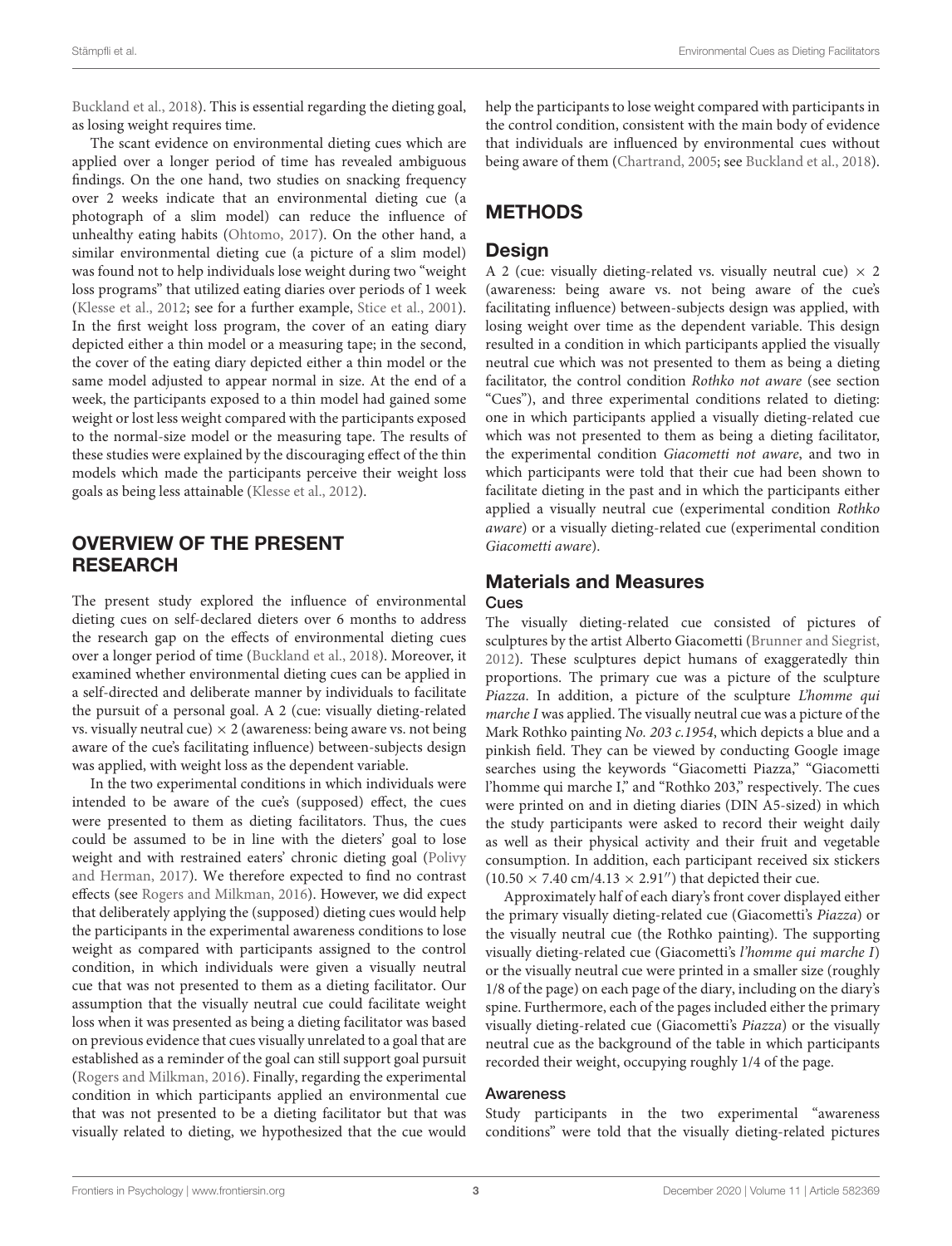of the Giacometti sculptures or the picture of the visually neutral Rothko painting, respectively, were intended to serve as reminders of their participation in the study and, importantly, that the pictures were dieting facilitators. More precisely, participants were told that the cues had been proven to support dieting in the past by making people eat less and healthier. This was communicated orally at the study briefing as well as in writing on the introduction page of the dieting diaries. In the "no-awareness conditions," participants were not told that the images on their diaries and stickers were dieting facilitators. They were only told that the stickers were intended as reminders of their participation in the study. All participants were encouraged to place the stickers where they would most likely influence their eating behaviors, such as posted on the fridge door, on a mirror, or in the dining room.

#### Measures

Participants' percentage changes in body weight, as derived from weighing the participants at the briefing and at the debriefing of the study using a body composition monitor scale, were used as the dependent variable.

Since restrained eaters are especially sensitive to dietingrelated environmental cues (Papies and Hamstra, 2010; Stämpfli et al., 2017), restrained eating was captured at the briefing using the German version (Dinkel et al., 2005) of the concern for dieting subscale ( $\alpha$  = 0.66) of the Revised Restraint Scale (Herman and Polivy, 1980). The use of the concern for dieting subscale has been shown to capture restrained eating better than the use of the entire restraint scale (van Strien et al., 2002). The subscale consists of six items, which were reformulated in the first person, and were assessed on a 7-point Likert scale  $(1 - \alpha I)$ do not agree at all" to  $7 =$  "I entirely agree"). Example items are: "I often diet," "I give too much time and thought to food," and "I have feelings of guilt after overeating." It is important to note that restrained eating assessed by the Revised Restraint Scale has been shown (Laessle et al., 1989; see Stroebe et al., 2013) to be related to disinhibited eating or less successful dieting, compared with restrained eating assessed by other measures, such as the Three-Factor Eating Questionnaire (TFEQ; Stunkard and Messick, 1985) and the Dutch Eating Behavior Questionnaire (DEBQ; van Strien et al., 1986).

At the end of the study, participants were asked whether they had used the stickers on a 7-point Likert scale (1 = "I do not agree at all" to  $7 =$  "I entirely agree") and approximately how often a day they had seen the stickers ("less than once," "once," "twice," "three times," "four times," and "almost always"). In addition, participants were asked where they had affixed the stickers and were given the option to select answers and/or to provide their own. Finally, participants were asked an open question about what they thought was the study's purpose.

# **Participants**

#### Recruitment Process

To recruit study participants, approximately 20,000 flyers were dispatched by post in and around the suburban location of the university where the study was conducted and where the study's briefing and debriefing took place. The flyers asked "Are you still on your way to your ideal weight?" and sought to

reach individuals with pre-established weight loss goals who were interested in taking part in a 6-month dieting study using dieting diaries. The flyer was also posted inside an organization in the place where the university is located, and members of the university's consumer panel were invited to participate via e-mail. The call for study participants was also published on the internet (e.g., the university's homepage) and in free newspapers.

As an incentive for participation, participants were told they would receive edited reports on the self-recorded individual data from the study, after the study had ended, showing their personal weight progressions during the study in figures as well as the data from a body composition monitor scale that was used during the study's briefing and debriefing sessions (e.g., body fat and muscle mass). These personal reports showed comparisons between the individual's values at the beginning and end of the study.

Interested individuals could register for the study online. Only those with a body mass index (BMI; computed as a person's weight divided by the square of the person's height,  $\text{kg/m}^2$ ) of >22 were admitted, resulting in the exclusion of 12 individuals. This BMI limit was chosen to ensure that the study would not encourage weight loss below the BMI range of normal weight, which is 18.5–24.9 (World Health Organization [WHO], 2020a). A BMI of 21.7 is the middle point of this BMI range, and our lower limit of 22 thus allowed weight loss within the normal weight range. Further, no participant was accepted who was less than 20 years of age.

#### Initial Briefing

Admitted participants were asked to register online for a 1-hour appointment for an initial briefing. Appointments were offered at the university from 9:00 a.m. to 8:00 p.m. (except from 12 noon to 1:00 p.m.) during a 2-week period. A maximum of five participants could register per appointment. The control condition and the three experimental conditions (see section "Design") were then assigned to the appointments with the goal of counterbalancing gender and BMI, as well as the time of day of the initial appointment, among the conditions. In seven cases, two individuals from one household participated in the study. In these cases, both individuals from the household were assigned to the same condition, and the households with two participants were distributed among the conditions.

In total, 167 individuals participated in the study briefing at the university. One of them unsubscribed during the briefing because of a heart pacemaker which did not allow this participant to be weighed using the body composition monitor scale. One hundred sixty-six participants started the study ( $M_{age} = 47.85$  years,  $SD_{age} = 14.62$ ;  $M_{BMI} = 29.07$  kg/m<sup>2</sup>,  $SD_{BMI} = 4.27 \text{ kg/m}^2$ ; 69.9%,  $n = 116 \text{ female}$ ). With 29.07 kg/m<sup>2</sup>, the participants' mean BMI at the beginning of the study was at the upper limit of the overweight range, which is 25.0 to 29.9 kg/m<sup>2</sup> (World Health Organization [WHO], 2020a). Sixtyone participants had a BMI in the obesity range ( $\geq$ 30 kg/m<sup>2</sup>). The mean BMIs did not differ by condition,  $F(3,162) = 1.45$ ,  $p = 0.231$ .

#### Participant Dropouts

Of the 166 participants who started the study, 54 did not attend the weighing at the debriefing of the study and dropped out. Although participants were not required to give a reason for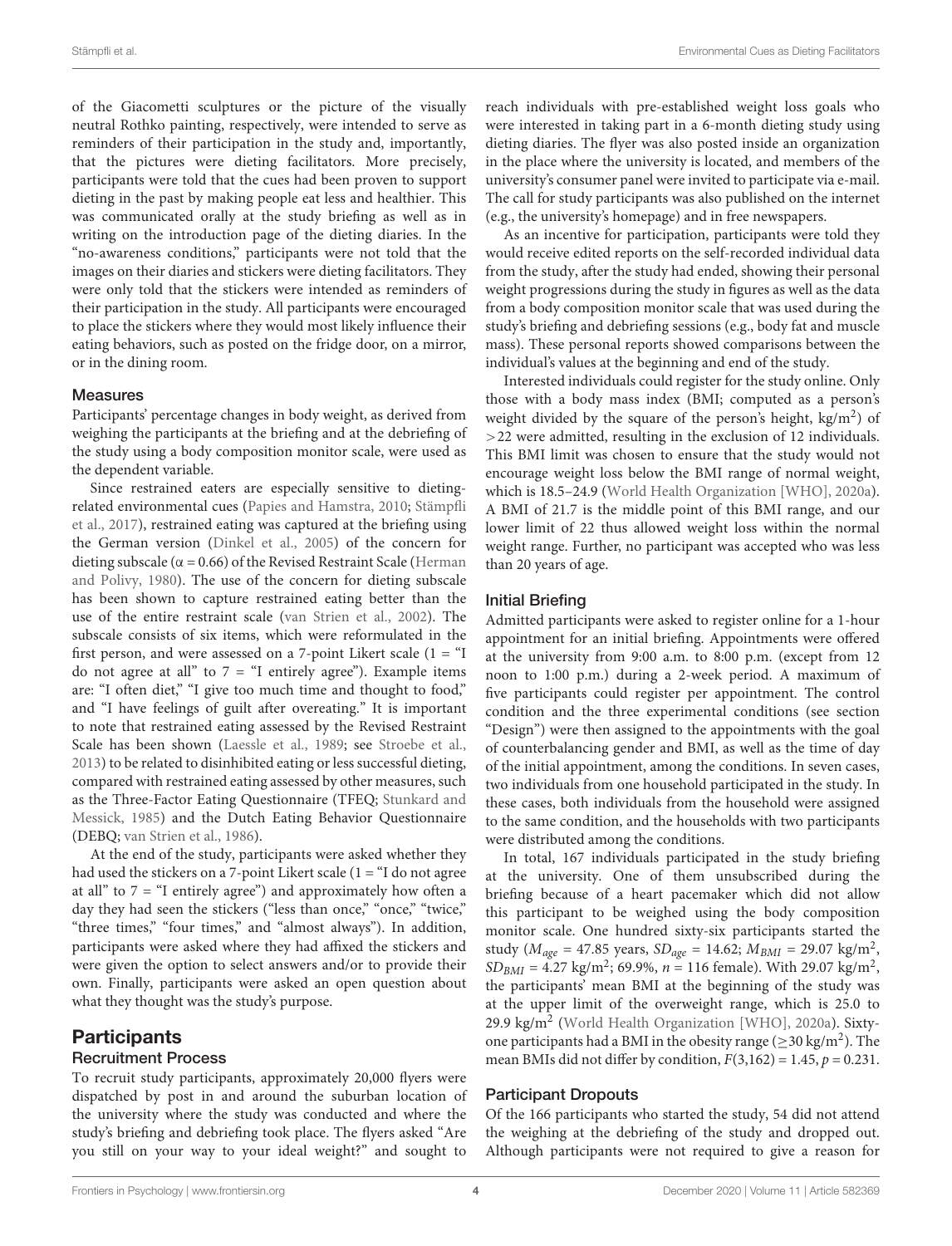quitting the study, some mentioned dropping out due to illness, illness of a partner, stress in daily life, having an irregular daily life, being stressed by the study, lack of motivation, little endurance, not feeling able to successfully pursue their weight loss goal, having achieved their weight loss goal, or having become satisfied with their weight. The data of the participants who dropped out of the study were not included in the analyses. In addition, the data of five participants who attended the debriefing but had noted their weight in the dieting diary too unreliably and irregularly were not included in the analyses, as it was uncertain whether these participants seriously participated in the study. The selfreported weight data of participants who participated in the study until the end but did not attend the weighing at the debriefing were not analyzed.

A dropout analysis found that participants who dropped out or whose data were not considered for the analyses were equally distributed among the conditions  $[\chi^2(3,167) = 3.11,$  $p = 0.375$ . The numbers of participants per condition, compared at the beginning and at the end of the study, were as follows: control condition Rothko not aware (i.e., visually neutral cue, not presented as a dieting facilitator,  $n = 42/24$ ), experimental condition Giacometti not aware (i.e., visually dieting-related cue, not presented as a dieting facilitator,  $n = 41/30$ , experimental condition Rothko aware (i.e., visually neutral cue, presented as a dieting facilitator,  $n = 41/24$ , and experimental condition Giacometti aware (i.e., visually dieting-related cue, presented as a dieting facilitator,  $n = 43/29$ ).

#### Remaining Study Sample

The data of 107 participants ( $M_{age} = 48.73$  years,  $SD_{age} = 13.69$ ;  $M_{BMI} = 28.28 \text{ kg/m}^2$ ,  $SD_{BMI} = 4.08 \text{ kg/m}^2$ ; 67.3%,  $n = 72 \text{ female}$ ) remained for the analyses. One participant who applied the visually dieting-related Giacometti cue which was not presented as being a dieting facilitator (see section "Design") stated that she or he thought that the purpose of the study was to find out whether participants lost more weight when they "had the pictures than when they did not have the pictures." The data of this participant were not excluded from the analyses as it was not entirely clear whether the statement referred to the stickers in general (see section "Cues") or the motif (the Giacometti picture). Either way, the results of the analyses with  $N = 106$ participants did not deviate from the results of the analyses with  $N = 107$  participants. The data of participants who reported (via contacting the study team, making notes in their dieting diaries, or providing information during their debriefing appointments) circumstances that could have influenced their weight loss such as holidays, illness, or concurrent dieting support from a physician—were likewise not excluded from the analyses. Since individuals trying to lose weight in daily life are likely to confront both mitigating and supporting influences such as these, the data of the respective participants were included to support the study's ecological validity.

### Procedure

Briefings for the study were held at the university campus in November during the 2 weeks before the beginning of the study. The briefing sessions were held separately for each condition, with a maximum of five participants in each briefing session.

At the briefing, the participants were first asked to sign a written informed consent form which explained that they would be weighed with a body composition monitor scale at the beginning and end of the study and that they would have to record their weight daily during the 26 weeks of the dieting study. They were also informed that the study team would not include any physicians or nutrition counselors and that it would be the participants' responsibility to evaluate if it would be advisable to contact a physician due to their participation in the study. They were advised that they should only participate if they felt psychologically and physically able to do so and if there were no medical reasons for them not to participate. In addition, participants were informed that they had the right to end their participation at any time without giving a reason and that weight loss below the normal weight range was not encouraged. Finally, they were asked not to discuss the study with other participants.

After the participants gave their written informed consent, also at the briefing, they answered the restrained eating questions, received their dieting diaries and adhesive stickers, and were verbally instructed on how to use the stickers and how to record their data. Depending on the condition, they were either informed or not that their cues were dieting facilitators.

The participants were then weighed individually on the body composition monitor scale (Tanita BC-545). They removed shoes and heavy clothing items when they were weighed. In addition, care was taken that participants removed jewelry and belts and had no electronic medical implants in order to ensure valid and safe measurements. In an attempt to prevent any encouragement of unhealthy diets, all participants received a flyer that stated that it should not be their goal to lose weight as fast as possible, but instead to develop a joy in eating in a healthy and wellbalanced manner over the long run. To support participants' motivation to participate in the study, the flyer also stated that weight fluctuations are a normal part of dieting.

The study began in the first week of December and ran for 26 weeks, until the end of May. In June, participants attended debriefing sessions, which took place in the same location as where the briefings had been held. Most of the participants (88.8% of the 107 remaining in the study sample) were weighed in the first week after the study had ended, and some of them were weighed in the second week (5.6%) or third week after the study's end (more precisely after 17 days, also 5.6%). At the debriefing, the dieting diaries were collected, and participants were measured individually using the body composition monitor scale. Afterwards, all participants were informed of the study's purpose and were debriefed, both verbally and in writing.

# RESULTS

### Exposure to the Cues

The data of 107 participants were analyzed. Regarding the exposure to the cues, it is important to note that all participants were exposed to the cues in their dieting diaries in which they had been advised to record their weight daily. Regarding the use of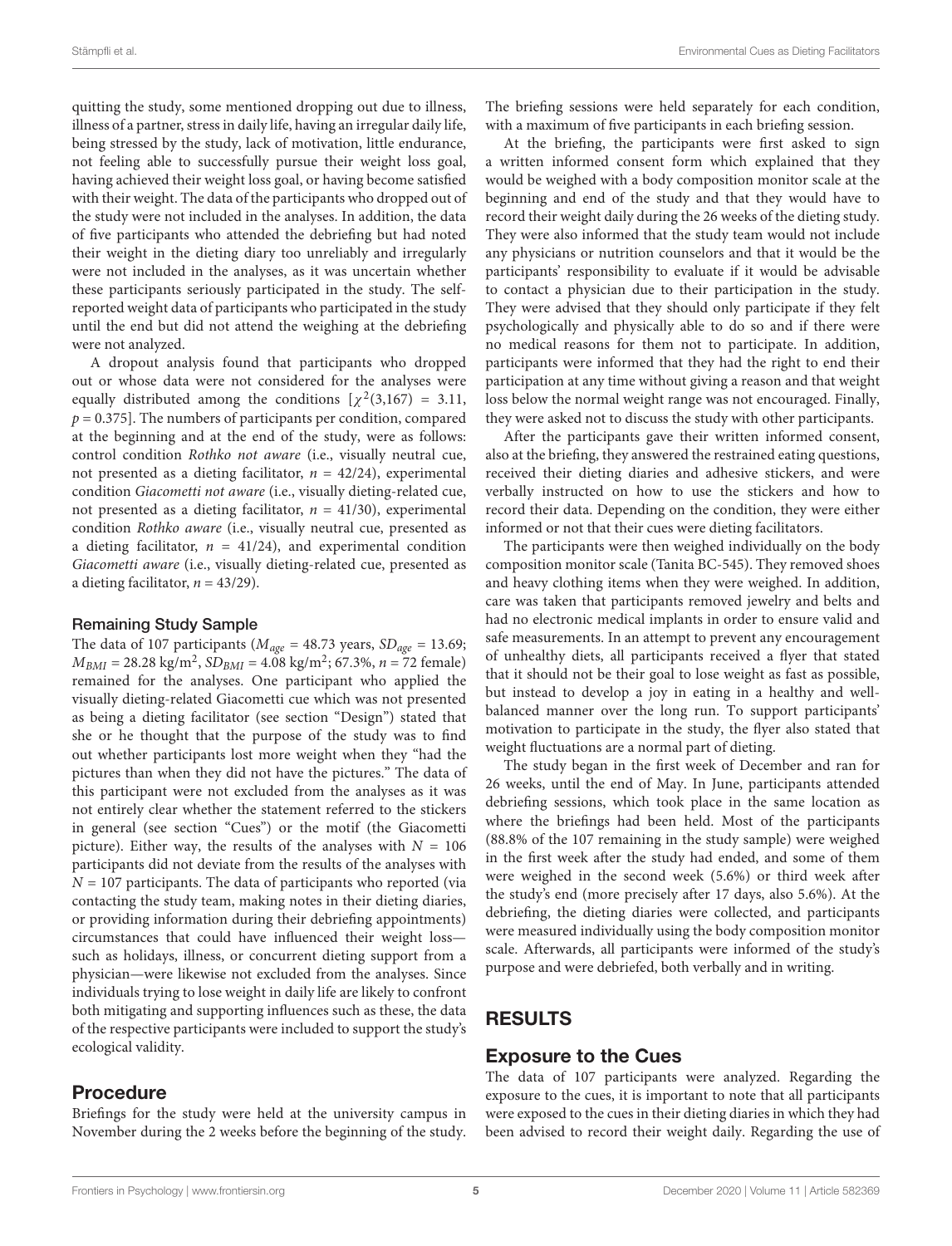the stickers that depicted the cues, 54.2% of the 107 participants stated that they applied the stickers (indicating a value of 5 or higher on a 7-point scale), and 40.2% stated that they had not applied the stickers (indicating a value of 3 or lower). The first group saw the stickers about four times per day on average according to their own statements. An analysis of variance (ANOVA) with cue, awareness, and their interaction revealed that the sticker usage did differ depending on the participants being in an awareness condition or not,  $F(1,103) = 4.07$ ,  $p = 0.046$ ,  $\eta^2$ <sub>p</sub> = 0.04 (adjusted R<sup>2</sup> = 0.032). Participants to whom the cues were presented as dieting facilitators (i.e., participants in the awareness conditions) agreed more strongly that they used the stickers ( $M = 4.72$ ,  $SD = 2.17$ ) than participants to whom the cues were not presented as dieting facilitators (i.e., participants in the no awareness conditions,  $M = 3.76$ ,  $SD = 2.46$ ). There was no main effect of cue, that is, participants who applied the visually dieting-related cue did not agree more strongly that they used the stickers than participants who applied the visually neutral cue,  $F(1,103) = 1.09, p = 0.299, \eta^2_p = 0.01$ , or an interaction of cue and awareness,  $F(1,103) = 0.83$ ,  $p = 0.364$ ,  $\eta^2 p = 0.01$ . The participants  $(N = 107)$  most often affixed the stickers in their kitchen (most commonly on or in the fridge), on items that they brought with them "on the go," and in the eating area.

# Three-Way Interaction of Cue, Awareness, and Restrained Eating

An ANOVA with cue, awareness, and their interaction revealed no main effect of cue,  $F(1,103) = 0.29$ ,  $p = 0.594$ ,  $\eta^2 p = 0.00$ , or awareness,  $F(1,103) = 2.28$ ,  $p = 0.135$ ,  $\eta^2 p = 0.02$ , on participants' percentage weight change. Cue and awareness also did not interact,  $F(1,103) = 0.15$ ,  $p = 0.703$ ,  $\eta^2 p = 0.00$  (adjusted  $R^2 = -0.004$ ).

However, when restrained eating was included as a covariate, an analysis of covariance (ANCOVA), which also included cue and awareness, and all interactions of cue, awareness, and restrained eating, with the percentage weight change as the dependent variable, revealed a three-way interaction of cue, awareness, and restrained eating,  $F(1,99) = 6.85$ ,  $p = 0.010$ ,  $\eta^2 p = 0.07; \eta^2 = \frac{SS_{Effect}}{SS_{Correct}}$  $\frac{SSEfject}{SSEgTect}$  = 0.06 (adjusted  $R^2$  = 0.061).

### Interaction of Cue and Awareness at High Values of Restrained Eating

Analyzing the interaction of cue and awareness at values of restrained eating with a moderation analysis, using the PROCESS macro for SPSS v3.4 (model 3 was used; Hayes, 2018), revealed the regions where cue and awareness interacted significantly (restrained eating values greater than 4.49 and less than 2.05, see **Table 1**; model summary:  $R^2 = 0.123$ ,  $p = 0.065$ ).

Focusing on the upper restrained eating region where cue and awareness interacted significantly—that is, on "highly restrained eaters" with restrained eating values greater than 4.49  $(n = 27, 25.23\%$  of the observations)—an ANOVA with cue and awareness as independent variables revealed a significant interaction of cue and awareness on participants' percentage weight change,  $F(1,23) = 5.19$ ,  $p = 0.032$ ,  $\eta^2_p = 0.18$  (adjusted  $R<sup>2</sup> = 0.146$ ). Subsequent custom hypothesis tests (contrasts) revealed that, compared with the highly restrained eaters (i.e.,

TABLE 1 | Conditional interaction of cue and awareness at values of restrained eating.

| <b>Restrained</b><br>eating <sup>a</sup> | <b>Effect</b> | <b>SE</b> | t        | p     | <b>LLCI</b> | ULCI     |
|------------------------------------------|---------------|-----------|----------|-------|-------------|----------|
| 1.333                                    | $-9.686$      | 4.312     | $-2.246$ | 0.027 | $-18.242$   | $-1.130$ |
| 1.567                                    | $-8.604$      | 3.942     | $-2.183$ | 0.031 | $-16.425$   | $-0.783$ |
| 1.800                                    | $-7.521$      | 3.581     | $-2.100$ | 0.038 | $-14.626$   | $-0.416$ |
| 2.033                                    | $-6.438$      | 3.232     | $-1.992$ | 0.049 | $-12.852$   | $-0.025$ |
| 2.048                                    | $-6.372$      | 3.212     | $-1.984$ | 0.050 | $-12.745$   | 0.000    |
| 2.267                                    | $-5.356$      | 2.901     | $-1.846$ | 0.068 | $-11.112$   | 0.401    |
| 2.500                                    | $-4.273$      | 2.594     | $-1.648$ | 0.103 | $-9.420$    | 0.873    |
| 2.733                                    | $-3.191$      | 2.320     | $-1.376$ | 0.172 | $-7.793$    | 1.412    |
| 2.967                                    | $-2.108$      | 2.092     | $-1.008$ | 0.316 | $-6.259$    | 2.042    |
| 3.200                                    | $-1.026$      | 1.927     | $-0.532$ | 0.596 | $-4.849$    | 2.797    |
| 3.433                                    | 0.057         | 1.841     | 0.031    | 0.975 | $-3.597$    | 3.711    |
| 3.667                                    | 1.139         | 1.847     | 0.617    | 0.539 | $-2.526$    | 4.804    |
| 3.900                                    | 2.222         | 1.943     | 1.144    | 0.256 | $-1.633$    | 6.077    |
| 4.133                                    | 3.304         | 2.117     | 1.561    | 0.122 | $-0.896$    | 7.504    |
| 4.367                                    | 4.387         | 2.351     | 1.866    | 0.065 | $-0.278$    | 9.052    |
| 4.485                                    | 4.937         | 2.488     | 1.984    | 0.050 | 0.000       | 9.873    |
| 4.600                                    | 5.469         | 2.630     | 2.080    | 0.040 | 0.251       | 10.688   |
| 4.833                                    | 6.552         | 2.941     | 2.228    | 0.028 | 0.717       | 12.387   |
| 5.067                                    | 7.634         | 3.274     | 2.332    | 0.022 | 1.138       | 14.131   |
| 5.300                                    | 8.717         | 3.624     | 2.405    | 0.018 | 1.526       | 15.908   |
| 5.533                                    | 9.800         | 3.987     | 2.458    | 0.016 | 1.889       | 17.710   |
| 5.767                                    | 10.882        | 4.358     | 2.497    | 0.014 | 2.235       | 19.529   |
| 6.000                                    | 11.965        | 4.736     | 2.526    | 0.013 | 2.567       | 21.363   |

 $a$ 7-point Likert scale (1 = "I do not agree at all" to 7 = "I entirely agree").

The shaded gray areas indicate the regions where cue and awareness interacted significantly.

Moderator value defining upper Johnson-Neyman significance region: 4.485, 25.23% of the values above ( $n = 27$ ); moderator value defining lower Johnson-Neyman significance region: 2.048, 8.41% of the values below ( $n = 9$ ).

with a restrained eating value  $>4.49$ ) in the control condition Rothko not aware, to whom the visually neutral cue was not presented as a dieting facilitator ( $M = 0.86\%$ ,  $SD = 2.87$ ), the highly restrained eaters in the experimental condition Rothko aware, who applied the visually neutral cue but were told that it was a dieting facilitator, lost weight  $(M = -7.72\%, SD = 2.47)$ ,  $p = 0.012$ . Highly restrained eaters who applied the visually dieting-related Giacometti cue and were either not told, in the experimental condition Giacometti not aware  $(M = -3.06\%$ ,  $SD = 5.33$ ,  $p = 0.142$ , or told that it was a dieting facilitator, in the experimental condition Giacometti aware ( $M = -2.63\%$ ,  $SD = 6.13$ ,  $p = 0.199$ , did not significantly lose weight during the study compared with the highly restrained eaters in the control condition. Further, contrasts did not reveal any other statistically significant weight change differences among the participants of the experimental conditions.

Focusing on the lower restrained eating region where cue and awareness interacted significantly (restrained eating values  $\langle 2.05, n = 9, 8.41\%$  of the observations), an ANOVA did not indicate a significant weight change difference.

To enlarge the limited sample size of the highly restrained eaters ( $n = 27$ ) which resulted from the moderation analysis, the ANOVA and the subsequent custom hypothesis tests (contrasts) were repeated for the restrained eaters derived from the median split of restrained eating ( $Mdn = 3.50$ ). The median split allowed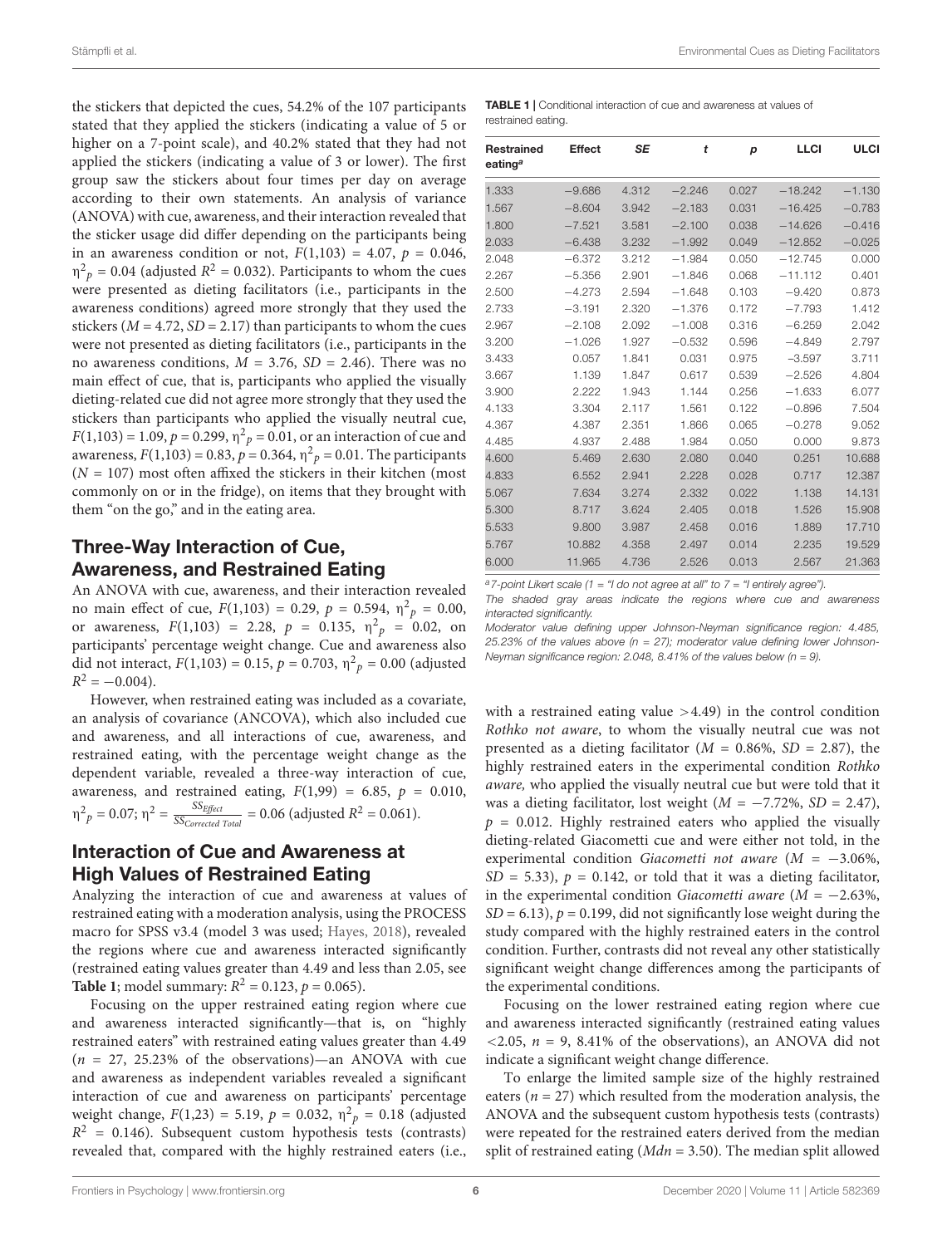

us to take a closer look at a larger number of restrained eaters  $(n = 49)$ . The ANOVA for the restrained eaters (restrained eating values >3.50) with cue and awareness as the independent variables revealed a significant interaction of cue and awareness on percentage weight change,  $F(1,45) = 5.17$ ,  $p = 0.028$ ,  $\eta^2 p = 0.10$ (adjusted  $R^2 = 0.154$ ). The custom hypothesis tests (contrasts) revealed that, compared with the restrained eaters in the control condition Rothko not aware, who applied the visually neutral cue and were not told that it was a dieting facilitator ( $M = 0.37\%$ ,  $SD = 3.47$ , restrained eaters in the experimental condition Rothko aware, who applied the visually neutral cue but were told that it was a dieting facilitator ( $M = -6.02\%$ ,  $SD = 4.28$ ), lost weight,  $p = 0.002$ . Restrained eaters in the experimental condition Giacometti aware, who applied the visually dietingrelated cue and were told that it was a dieting facilitator  $(M = -3.40\%, SD = 4.99), p = 0.024$ , also lost weight compared with the restrained eaters in the control condition. Restrained eaters in the experimental condition Giacometti not aware, who applied the visually dieting-related cue and were not told that it was a dieting facilitator ( $M = -2.82\%$ , SD = 4.22), tended to lose weight compared with the restrained eaters in the control condition,  $p = 0.055$  (effect at  $p < 0.10$ ); see **Figure 1**. Further, simple contrasts did not reveal any other statistically significant weight change differences between the participants of the experimental conditions.

The ANOVA for participants low in restrained eating (restrained eating values  $\leq$ 3.50,  $n = 58$ ) indicated an interaction of cue and awareness at the level  $p < 0.10$ ,  $F(1,54) = 3.18$ ,  $p = 0.080$ ,  $\eta^2_{p} = 0.06$  (adjusted  $R^2 = 0.048$ ).

### **DISCUSSION**

The present study examined (1) whether cues in the environment related to dieting, that is, environmental dieting cues, can be applied effectively over a longer period of time to lose weight, and (2) whether individuals can apply environmental dieting cues in a self-directed and deliberate manner, that is, when they are aware of being influenced by the environmental cue. Previous research has suggested possible contrast effects (i.e., diminished or reversed effects) when individuals are aware of being influenced (see Wegener and Petty, 1995; Zhu et al., 2015), and evidence on environmental dieting cues which are applied over a longer period of time is scant (Buckland et al., 2018). In the present study, dieters applied environmental dieting cues over a period of 6 months.

The results revealed a three-way interaction of the variables cue, awareness, and restrained eating with regard to participants' percentage changes in body weight, as determined from weighing the participants at the briefing and the debriefing of the study. Highly restrained eaters, derived from the restrained eating region where cue and awareness interacted significantly, gained on a descriptive level—some weight in the control condition Rothko not aware, in which participants applied a visually neutral cue (a picture of a Rothko painting) that was not presented to them as being a dieting facilitator. Compared with these highly restrained eaters in the control condition, highly restrained eaters in the experimental condition Rothko aware, in which participants applied the visually neutral cue that was presented to them as being a dieting facilitator, significantly lost weight. The same analyses conducted with a larger sample size, with the restrained eaters derived from the median split of restrained eating, revealed that the restrained eaters in the experimental awareness conditions, Rothko aware and Giacometti aware, significantly lost weight compared with the restrained eaters in the control condition Rothko not aware. Further, the analyses revealed the trend that the restrained eaters in the experimental condition Giacometti not aware with the visually dieting-related cue that was not presented to them as being a dieting facilitator tended to lose weight ( $p < 0.10$ ) compared with the restrained eaters in the control condition.

In summary, the present study provides an initial indication that individuals with a strong chronic dieting goal, the restrained eaters (Herman and Mack, 1975), may be able to deliberately apply dieting-related environmental cues (i.e., to apply environmental cues which are presented to them as dieting facilitators) for themselves to facilitate losing weight over a longer period of time. Over the study period of 6 months, environmental dieting cues seemed to be most effective when the restrained eaters were aware that the cues supported weight loss. There were no indications of contrast effects. The results are consistent with previous evidence that highly valued or chronic goals facilitate the effects of environmental dieting cues (Stämpfli et al., 2017; Buckland et al., 2018). Further testing of the interaction of cue and awareness, over a longer period of time and with a larger sample size, is definitely required however.

### The Role of Awareness in Environmental Cues' Effects and Limitations

Restrained eaters in the present study deliberately applied cues that were presented to them as being dieting facilitators with some success, and there were no indications of contrast effects. A plausible explanation is that contrast effects may more likely occur if individuals are aware of influences that are incongruent with their goals. In the present study, in which all the participants wanted to lose weight, it can be assumed that the environmental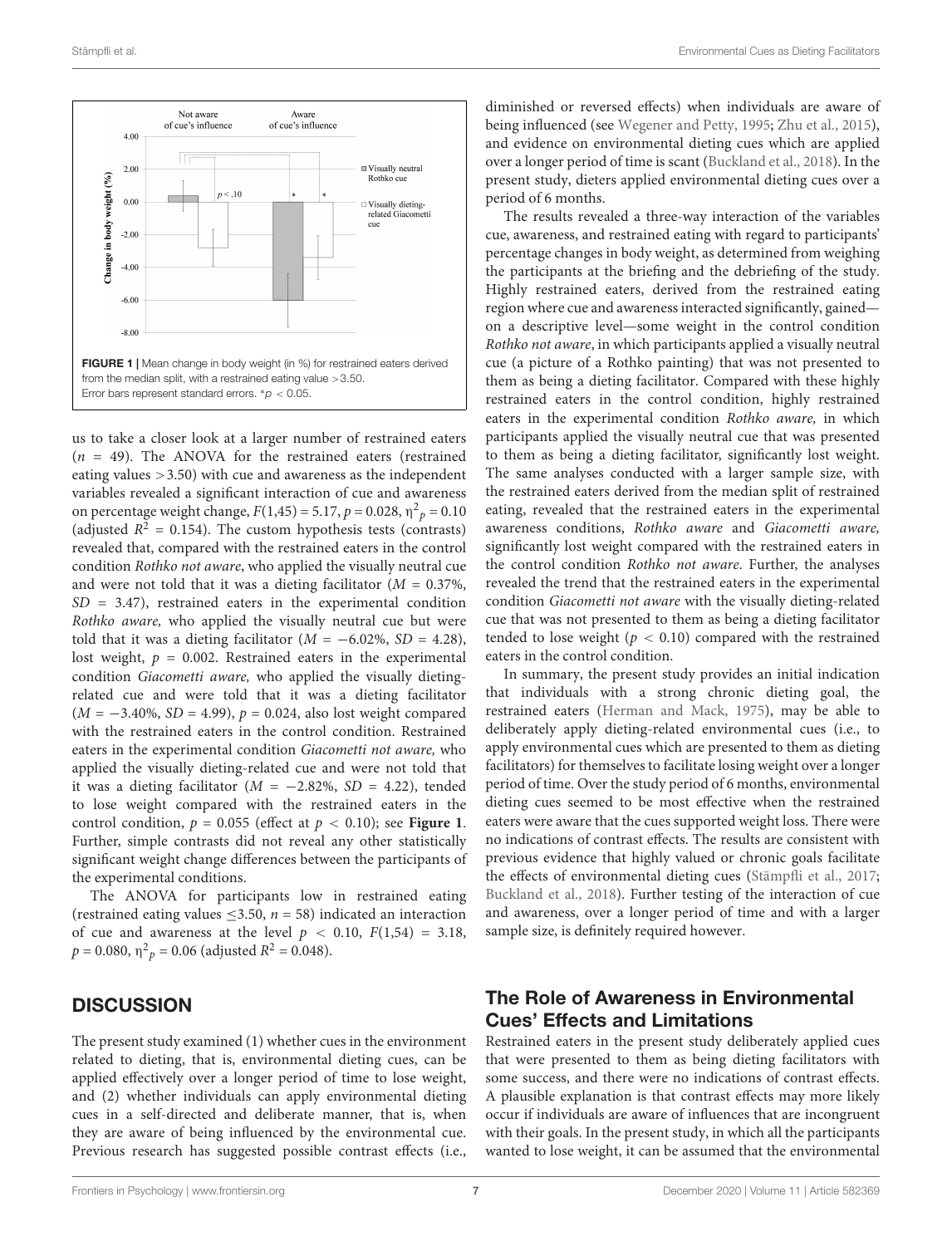cues that were presented as dieting facilitators were perceived as goal-congruent.

The following evidence supports the assumption that contrast effects can occur for goal-incongruent influences but do not occur for goal-congruent influences of which individuals are aware. When individuals actually trained for a task, they performed better when they were told that the training had a positive influence than when they were told that the training had a negative influence (Nicolao et al., 2016). This suggests that individuals could counteract the actual positive influence from the training when they believed that the training had a negative influence. Importantly, this effect only occurred when the training actually prepared individuals for the subsequent task. This rules out a mere placebo effect (Nicolao et al., 2016)—that is, an effect which cannot be attributed to an actual treatment but to individuals' belief of being treated (Fontaine et al., 2016).

Previous research on dieting has indicated that placebo effects can affect weight loss (Panayotov, 2019; see Fontaine et al., 2016). For instance, hotel room attendants who were told that their work-related physical activity exceeded the recommended amount lost weight within 4 weeks, independent of their actual physical activity levels (Crum and Langer, 2007). In the present study, the weight loss effect of the visually neutral cue on participants who believed it to be a dieting facilitator could be considered a placebo effect. However, as we assume that the environmental dieting cues used in this study influenced behavior by activating the dieting goal (see Papies, 2016b), individuals could be seen as treated if the cues actually activated their dieting goal, also when the cue per se was visually neutral.

As a limitation of the present study, stronger demand effects (Sawyer, 1975) for participants in the awareness conditions, and especially in the condition Rothko aware in which participants applied a visually neutral cue and were told that it was a dieting facilitator, cannot be ruled out. In terms of limitations of the present study, it should also be noted that the participants differed in whether they applied the stickers and how often they had seen them, according to their self-reported information. Exposing study participants to a cue more reliably, such as via smartphone alerts, should improve future studies. Further, regarding limitations of the present study, it has to be considered that we did not control for other weight management practices that would have exceeded the weight management practices imposed by the study's design—in which participants engaged in during the study. Therefore, it is possible that there were supporting influences regarding losing weight, such as concurrent dieting support from a physician. Another limitation is that the study was not preregistered. As a last limitation that should be mentioned, the effects of intervention studies can diminish after the intervention ends (for example, Inauen et al., 2017). After the present study had ended, the weight development of the participants was not tracked.

# Goals That Facilitate Effects of Dieting Cues Over a Longer Period of Time

In the present study, we found that restrained eaters with their highly valued chronic dieting goal (Papies, 2016b; Weingarten et al., 2016; Polivy and Herman, 2017) could deliberately apply environmental dieting cues to facilitate the pursuit of their personal goal of losing weight. This is consistent with previous evidence showing that activated goals have a stronger effect on behavior when the goals are highly valued by the individuals (Weingarten et al., 2016). Interestingly, although all of our participants could be assumed to have had highly valued dieting goals, given that they chose to participate in a 6-month dieting study, the dieting cues only had an effect on the restrained eaters. As restrained eating was defined to be chronic dieting (Polivy and Herman, 2017), this may suggest that an environmental dieting cue that is implemented over a longer period of time must activate a persistent or chronic goal in order to elicit longer-term effects. Thus, previous evidence (Buckland et al., 2018) and the results of the present study suggest that, while environmental dieting cues can generally have immediate effects on individuals who highly value their dieting goal—that is, also on individuals who may value a goal only shorter-termed such as dieters effects over a longer period of time require a highly valued persistent dieting goal.

In addition to persisting goals, perceived goal attainability could have facilitated the effects of the environmental cues in the present study that were presented to the participants as dieting facilitators. Accepted as such, the cues could have allowed participants' goal of losing weight to appear more attainable. Previous research has indicated that perceived goal attainability plays a role in the effectiveness of environmental dieting cues (Klesse et al., 2012). Perceived goal attainability could be decisive for enabling the positive affect related to a goal or the related dieting cue to drive goal pursuit (Anschutz et al., 2008a; Custers and Aarts, 2010). A conceivable way to enhance perceived goal attainability could be social support, for instance, via smartphone chat messages (Inauen et al., 2017).

### Implications for Future Research

There is little evidence about the effects of environmental dieting cues over longer periods of time (Papies, 2016b; Buckland et al., 2018). Indeed, some health intervention studies have examined the effects of environmental cues on food choices, sales, or consumption in places such as restaurants and cafeterias over time spans of up to several months (see Allan et al., 2017; Cadario and Chandon, 2018; see Carter et al., 2018). Such public health intervention studies are of significant practical value. However, they do not allow researchers to examine the effect of repeatedly presented environmental cues on particular individuals—with the individuals' characteristics such as restrained eating which can be decisive for the cues' effects. This is because, in public eating settings, the clientele does not remain constant. While it may remain relatively constant in on-site eating settings (e.g., in universities or worksite cafeterias), this will not be the case in offsite eating settings such as restaurants, cafes, or cinemas. Thus, mainly short-term effects of environmental cues on different individuals are captured when health intervention studies are evaluated. In line with this, a meta-analysis of public health intervention studies in on-site eating settings, off-site eating settings, and grocery stores found that the effects of healthy eating interventions were largely independent of study duration.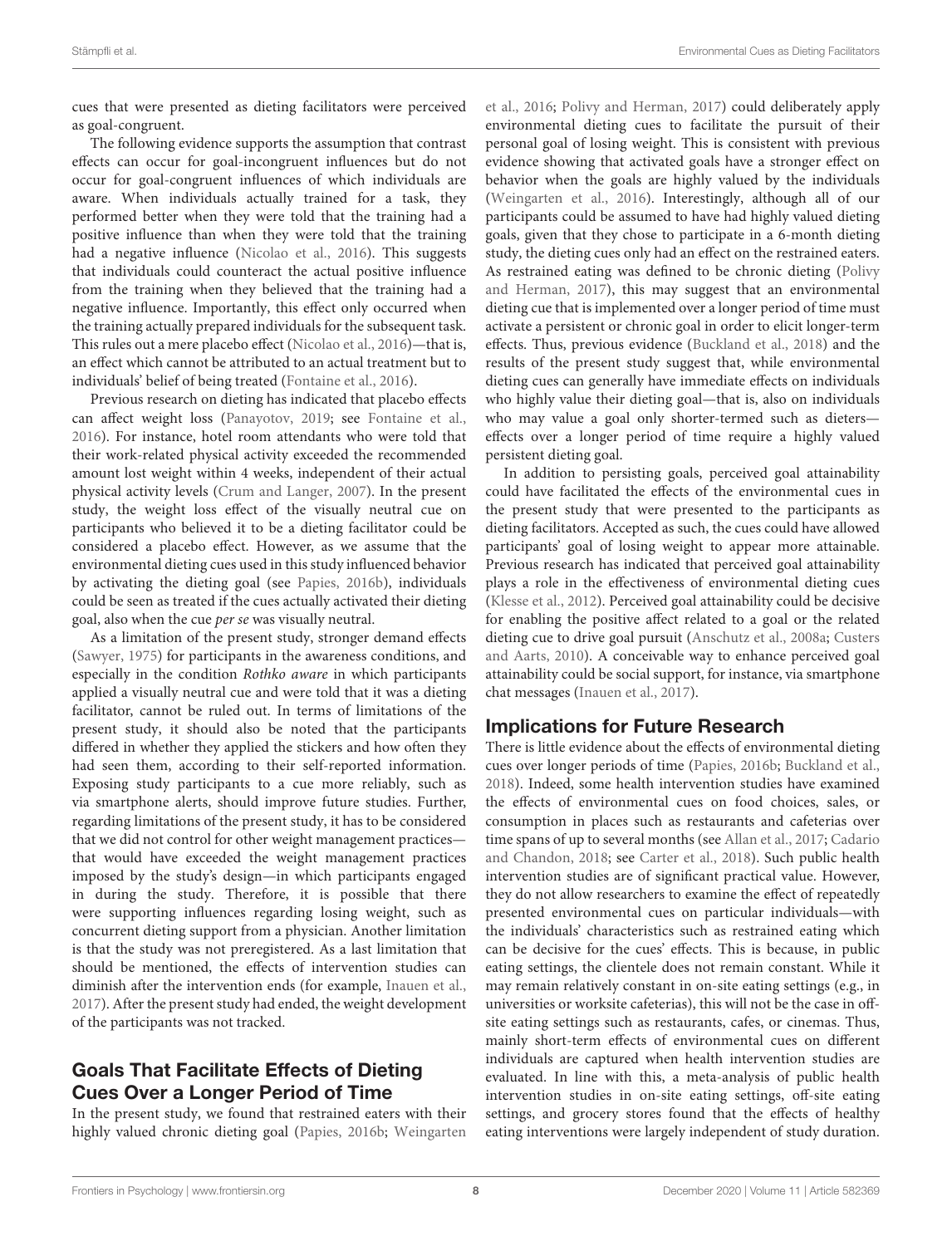Increasing the study duration from 1 to 15 weeks reduced the effect size by only 13% (Cadario and Chandon, 2018).

Thus, further studies are needed to examine the effects of repeatedly presented environmental dieting cues on specific individuals—ideally, with individuals who apply the cues deliberately for themselves. Such studies should address various temporal matters (Scholz, 2019). For example, they could shed light on the aspect of habituation. In general, to apply a distinct cue repeatedly could lead individuals to habituate to the cue, which would involve a decrease in their behavioral response (Rankin et al., 2009; Silvestrini and Gendolla, 2011; Papies, 2016b). Importantly, future studies should have large enough sample sizes. Further, as in the present study it was not controlled for all weight management practices that participants engaged in during the study, which could have supported losing weight, studies which control for more potentially intervening influences are needed to confirm the present study's findings. In formal terms, future studies should also have preregistered research protocols that indicate, among other factors, the research hypotheses and criteria for data exclusions.

# Making the Healthy Choice the Easy **Choice**

Today's obesity epidemic with its increased number of obese adults (World Health Organization [WHO], 2020b) indicates the relevance of the present study. In our obesogenic environment (Hill et al., 2003; Papies et al., 2014), to deliberately use environmental dieting cues in tempting situations—for example, at the fridge—to activate our dieting or healthy eating goals could help. An advantage of this approach is that it can be pursued with minimal effort. In contrast, interventions which attempt to modify (instead of activating elements of) the existing cognitive structures that underlie individuals' health-related behavior, such as making specific plans for how to behave in response to tempting situations, mostly involve a form of training which is normally time-consuming (Haasova et al., 2016; Papies, 2016b).

However, the effects of environmental dieting cues over a longer period of time may depend not only on the presence of highly valued goals which persist over time, as suggested by the present research, but are dependent on individuals' possibility to pursue their health goals (Papies, 2016b). This possibility is facilitated by environments in which healthy food options are available, accessible, and salient (Papies, 2016b, 2017; see also Kwasnicka et al., 2019). This is in line with nudging (Thaler and Sunstein, 2008; see also Hansen and Jespersen, 2013). Nudging is used as an "umbrella term" for influences of the environment on individuals' behavior—of which the influenced individuals are usually not aware (Chartrand, 2005)—and has been more specifically defined as enhancing the accessibility or salience of behavioral options to change behavior (Papies, 2017). Placing healthy products near the cash register (Kroese et al., 2016) is an example of a nudging intervention, as is listing healthy food options first on menus and/or highlighting them as healthy (Policastro et al., 2017; as an existing example see the Nutri-Score, Giner and Brooks, 2019). According to the World Health Organization [WHO] (2018), overweight and obesity can be

reduced by supportive environments that make the choice of healthier foods the easiest choice ("the choice that is the most accessible, available, and affordable"). Activating dieting goals using environmental cues, ideally with individuals who apply the cues deliberately for themselves according to the results of the present study, in combination with a supportive environment in terms of improved availability, accessibility, salience, and affordability of healthy food options, could thus represent a promising strategy to address the problem of obesity. With regard to the limitations of the present study, however, the present study should be seen as a starting point for future improved long-term studies, which, for example, could have a larger sample size and control for more potentially intervening influences.

# DATA AVAILABILITY STATEMENT

All relevant data is contained within the article: The original contributions presented in the study are included in the article or the **Supplementary Material**. Further inquiries can be directed to the corresponding author.

# ETHICS STATEMENT

The study involving human participants was reviewed and approved by the ethics commission of the canton of Bern (KEK No. Z047/13). The participants provided their written informed consent to participate in this study.

# AUTHOR CONTRIBUTIONS

All authors contributed to the study design and approved the final manuscript. AS analyzed the data and wrote the manuscript. SS, TB, and CM contributed their input.

# FUNDING

This research was financially supported by the Swiss National Science Foundation as part of the National Research Program NRP 69 – Healthy Nutrition and Sustainable Food Production (Grant 12 No. 145189).

# ACKNOWLEDGMENTS

We are very grateful to Petra Grünenwald for her substantial contribution in preparing and conducting the study and to Stefan Liechti for his helpful contribution in preparing the study.

# SUPPLEMENTARY MATERIAL

The Supplementary Material for this article can be found online at: [https://www.frontiersin.org/articles/10.3389/fpsyg.2020.](https://www.frontiersin.org/articles/10.3389/fpsyg.2020.582369/full#supplementary-material) [582369/full#supplementary-material](https://www.frontiersin.org/articles/10.3389/fpsyg.2020.582369/full#supplementary-material)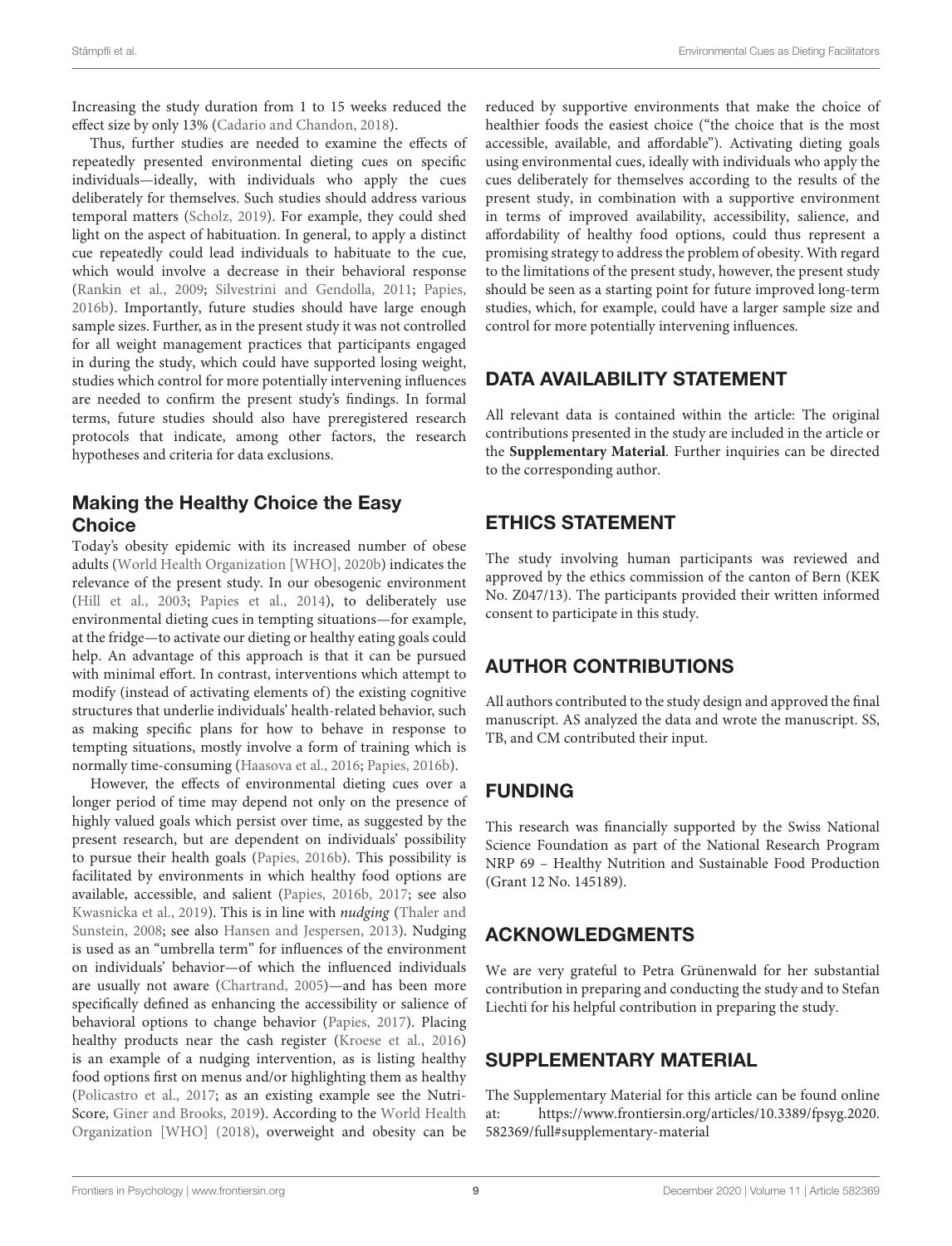### **REFERENCES**

- Allan, J., Querstret, D., Banas, K., and de Bruin, M. (2017). Environmental interventions for altering eating behaviours of employees in the workplace: a systematic review. Obes. Rev. Off. J. Intern. Assoc. Study Obes. 18, 214–226. [doi: 10.1111/obr.12470](https://doi.org/10.1111/obr.12470)
- Anschutz, D. J., Engels, R. C. M. E., Becker, E. S., and van Strien, T. (2008a). The bold and the beautiful. Influence of body size of televised media models on body dissatisfaction and actual food intake. Appetite 51, 530–537. [doi: 10.1016/](https://doi.org/10.1016/j.appet.2008.04.004) [j.appet.2008.04.004](https://doi.org/10.1016/j.appet.2008.04.004)
- Anschutz, D. J., van Strien, T., and Engels, R. C. M. E. (2008b). Exposure to slim images in mass media: television commercials as reminders of restriction in restrained eaters. Health Psychol. 27, 401–408. [doi: 10.1037/0278-6133.27.4.401](https://doi.org/10.1037/0278-6133.27.4.401)
- Bargh, J. A. (2016). Awareness of the prime versus awareness of its influence: implications for the real-world scope of unconscious higher mental processes. Curr. Opin. Psychol. 12, 49–52. [doi: 10.1016/j.copsyc.2016.05.006](https://doi.org/10.1016/j.copsyc.2016.05.006)
- Brehm, J. W. (1966). A Theory of Psychological Reactance. New York, NY: Academic Press.
- Brunner, T. A., and Siegrist, M. (2012). Reduced food intake after exposure to subtle weight-related cues. Appetite 58, 1109–1112. [doi: 10.1016/j.appet.2012.03.010](https://doi.org/10.1016/j.appet.2012.03.010)
- Bruns, H., Kantorowicz-Reznichenko, E., Klement, K., Luistro Jonsson, M., and Rahali, B. (2018). Can nudges be transparent and yet effective? J. Econ. Psychol. 65, 41–59. [doi: 10.1016/j.joep.2018.02.002](https://doi.org/10.1016/j.joep.2018.02.002)
- Buckland, N. J., Er, V., Redpath, I., and Beaulieu, K. (2018). Priming food intake with weight control cues: systematic review with a meta-analysis. Intern. J. Behav. Nutr. Phys. Activ. 15:66. [doi: 10.1186/s12966-018-0698-9](https://doi.org/10.1186/s12966-018-0698-9)
- Cadario, R., and Chandon, P. (2018). Which healthy eating nudges work best? A meta-analysis of field experiments. Appetite 130, 300–301. [doi: 10.1016/j.appet.](https://doi.org/10.1016/j.appet.2018.05.170) [2018.05.170](https://doi.org/10.1016/j.appet.2018.05.170)
- Carter, P., Bignardi, G., Hollands, G. J., and Marteau, T. M. (2018). Informationbased cues at point of choice to change selection and consumption of food, alcohol and tobacco products: a systematic review. BMC Public Health 18:418. [doi: 10.1186/s12889-018-5280-5](https://doi.org/10.1186/s12889-018-5280-5)
- Chartrand, T. L. (2005). The role of conscious awareness in consumer behavior. J. Consum. Psychol. 15, 203–210. [doi: 10.1207/s15327663jcp1503\\_4](https://doi.org/10.1207/s15327663jcp1503_4)
- Crum, A. J., and Langer, E. J. (2007). Mind-set matters: exercise and the placebo effect. Psychol. Sci. 18, 165–171. [doi: 10.1111/j.1467-9280.2007.01867.x](https://doi.org/10.1111/j.1467-9280.2007.01867.x)
- Custers, R., and Aarts, H. (2010). The unconscious will: how the pursuit of goals operates outside of conscious awareness. Science 329, 47–50. [doi: 10.1126/](https://doi.org/10.1126/science.1188595) [science.1188595](https://doi.org/10.1126/science.1188595)
- Dinkel, A., Berth, H., Exner, C., Rief, W., and Balck, F. (2005). Deutsche adaptation der restraint scale zur erfassung gezügelten essverhaltens [German version of the restraint scale for the assessment of restrained eating]. Diagnostica 51, 67–74. [doi: 10.1026/0012-1924.51.2.67](https://doi.org/10.1026/0012-1924.51.2.67)
- Enax, L., Weber, B., Ahlers, M., Kaiser, U., Diethelm, K., Holtkamp, D., et al. (2015). Food packaging cues influence taste perception and increase effort provision for a recommended snack product in children. Front. Psychol. 6:882. [doi: 10.3389/fpsyg.2015.00882](https://doi.org/10.3389/fpsyg.2015.00882)
- Fontaine, K. R., Williams, M. S., Hoenemeyer, T. W., Kaptchuk, T. J., and Dutton, G. R. (2016). Placebo effects in obesity research. Obesity 24, 769–771. [doi:](https://doi.org/10.1002/oby.21456) [10.1002/oby.21456](https://doi.org/10.1002/oby.21456)
- Förster, J., Liberman, N., and Friedman, R. S. (2007). Seven principles of goal activation: a systematic approach to distinguishing goal priming from priming of non-goal constructs. Pers. Soc. Psychol. Rev. 11, 211–233. [doi: 10.1177/](https://doi.org/10.1177/1088868307303029) [1088868307303029](https://doi.org/10.1177/1088868307303029)
- Giner, C., and Brooks, J. (2019). Policies for Encouraging Healthier Food Choices. OECD Food Agriculture and Fisheries Papers No. 137. Paris: OECD.
- Haasova, S., Elekes, B., Missbach, B., and Florack, A. (2016). Effects of imagined consumption and simulated eating movements on food intake: thoughts about food are not always of advantage. Front. Psychol. 7:1691. [doi: 10.3389/fpsyg.](https://doi.org/10.3389/fpsyg.2016.01691) [2016.01691](https://doi.org/10.3389/fpsyg.2016.01691)
- Hansen, P. G., and Jespersen, A. M. (2013). Nudge and the manipulation of choice: a framework for the responsible use of the nudge approach to behaviour change in public policy. Eur. J. Risk Regul. 4, 3–28. [doi: 10.1017/S1867299X00002762](https://doi.org/10.1017/S1867299X00002762)
- Hayes, A. F. (2018). Introduction to Mediation Moderation and Conditional Process Analysis: A Regression-Based Approach, 2nd Edn, New York, NY: Guilford Press. Herman, C. P., and Mack, D. (1975). Restrained and unrestrained eating. J. Pers.
- 43, 647–660.
- Herman, C. P., and Polivy, J. (1980). "Restrained eating," in Obesity, ed. A. Stunkard, (Philadelphia, PA: Saunders), 208–225.
- Hill, J. O., Wyatt, H. R., Reed, G. W., and Peters, J. C. (2003). Obesity and the environment: where do we go from here? Science 299, 853–855. [doi: 10.1126/](https://doi.org/10.1126/science.1079857) [science.1079857](https://doi.org/10.1126/science.1079857)
- Inauen, J., Bolger, N., Shrout, P. E., Stadler, G., Amrein, M., Rackow, P., et al. (2017). Using smartphone-based support groups to promote healthy eating in daily life: a randomised trial. Appl. Psychol. Health Well Being 9, 303–323. [doi: 10.1111/aphw.12093](https://doi.org/10.1111/aphw.12093)
- Iyengar, S. S., and Lepper, M. R. (2000). When choice is demotivating: can one desire too much of a good thing? J. Pers. Soc. Psychol. 79, 995–1006. [doi:](https://doi.org/10.1037//0022-3514.79.6.995) [10.1037//0022-3514.79.6.995](https://doi.org/10.1037//0022-3514.79.6.995)
- Keith, S. W., Redden, D. T., Katzmarzyk, P. T., Boggiano, M. M., Hanlon, E. C., Benca, R. M., et al. (2006). Putative contributors to the secular increase in obesity: exploring the roads less traveled. Intern. J. Obes. 30, 1585–1594. [doi:](https://doi.org/10.1038/sj.ijo.0803326) [10.1038/sj.ijo.0803326](https://doi.org/10.1038/sj.ijo.0803326)
- Klesse, A.-K., Goukens, C., Geyskens, K., and de Ruyter, K. (2012). Repeated exposure to the thin ideal and implications for the self: two weight loss program studies. Intern. J. Res. Mark. 29, 355–362. [doi: 10.1016/j.ijresmar.2012.06.003](https://doi.org/10.1016/j.ijresmar.2012.06.003)
- Kroese, F. M., Marchiori, D. R., and de Ridder, D. T. D. (2016). Nudging healthy food choices: a field experiment at the train station. J. Public Health 38, e133–e137. [doi: 10.1093/pubmed/fdv096](https://doi.org/10.1093/pubmed/fdv096)
- Kwasnicka, D., Dombrowski, S. U., White, M., and Sniehotta, F. F. (2019). "It's not a diet, it's a lifestyle": a longitudinal, data-prompted interview study of weight loss maintenance. Psychol. Health 34, 963–982. [doi: 10.1080/08870446.](https://doi.org/10.1080/08870446.2019.1579913) [2019.1579913](https://doi.org/10.1080/08870446.2019.1579913)
- Laessle, R. G., Tuschl, R. J., Kotthaus, B. C., and Pirke, K. M. (1989). A comparison of the validity of three scales for the assessment of dietary restraint. J. Abnorm. Psychol. 98, 504–507. [doi: 10.1037//0021-843x.98.4.504](https://doi.org/10.1037//0021-843x.98.4.504)
- Lombardi, W. J., Higgins, E. T., and Bargh, J. A. (1987). The role of consciousness in priming effects on categorization: assimilation versus contrast as a function of awareness of the priming task. Pers. Soc. Psychol. Bull. 13, 411–429.
- Masterson, T. D., Brand, J., Lowe, M. R., Metcalf, S. A., Eisenberg, I. W., Emond, J. A., et al. (2019). Relationships among dietary cognitive restraint, food preferences, and reaction times. Front. Psychol. 10:2256. [doi: 10.3389/fpsyg.](https://doi.org/10.3389/fpsyg.2019.02256) [2019.02256](https://doi.org/10.3389/fpsyg.2019.02256)
- McAllister, E. J., Dhurandhar, N. V., Keith, S. W., Aronne, L. J., Barger, J., Baskin, M., et al. (2009). Ten putative contributors to the obesity epidemic. Crit. Rev. Food Sci. Nutr. 49, 868–913. [doi: 10.1080/10408390903372599](https://doi.org/10.1080/10408390903372599)
- Miron, A. M., and Brehm, J. W. (2006). Reactance theory 40 years later. Zeitschrift Sozialpsychol. 37, 9–18. [doi: 10.1024/0044-3514.37.1.9](https://doi.org/10.1024/0044-3514.37.1.9)
- Mussweiler, T., and Damisch, L. (2008). Going back to donald: how comparisons shape judgmental priming effects. J. Pers. Soc. Psychol. 95, 1295–1315. [doi:](https://doi.org/10.1037/a0013261) [10.1037/a0013261](https://doi.org/10.1037/a0013261)
- Nicolao, L., Yorkston, E., Brocato, D., and Brei, V. A. (2016). Improving consumer decisions: the conscious use of primes as performance enhancers. BAR Braz. Administr. Rev. 13, 19–32. [doi: 10.1590/1807-7692bar2016160020](https://doi.org/10.1590/1807-7692bar2016160020)
- Ohtomo, S. (2017). Exposure to diet priming images as cues to reduce the influence of unhealthy eating habits. Appetite 109, 83–92. [doi: 10.1016/j.appet.2016.11.](https://doi.org/10.1016/j.appet.2016.11.022) [022](https://doi.org/10.1016/j.appet.2016.11.022)
- Panayotov, V. S. (2019). Studying a possible placebo effect of an imaginary lowcalorie diet. Front. Psychiatry 10:550. [doi: 10.3389/fpsyt.2019.00550](https://doi.org/10.3389/fpsyt.2019.00550)
- Papies, E. K. (2016a). Goal priming as a situated intervention tool. Curr. Opin. Psychol. 12, 12–16. [doi: 10.1016/j.copsyc.2016.04.008](https://doi.org/10.1016/j.copsyc.2016.04.008)
- Papies, E. K. (2016b). Health goal priming as a situated intervention tool: how to benefit from nonconscious motivational routes to health behaviour. Health Psychol. Rev. 10, 408–424. [doi: 10.1080/17437199.2016.118](https://doi.org/10.1080/17437199.2016.1183506) [3506](https://doi.org/10.1080/17437199.2016.1183506)
- Papies, E. K. (2017). Situating interventions to bridge the intention-behaviour gap: a framework for recruiting nonconscious processes for behaviour change. Soc. Pers. Psychol. Compass 11, e12323. [doi: 10.1111/spc3.12323](https://doi.org/10.1111/spc3.12323)
- Papies, E. K., and Hamstra, P. (2010). Goal priming and eating behavior: enhancing self-regulation by environmental cues. Health Psychol. 29, 384–388. [doi: 10.](https://doi.org/10.1037/a0019877) [1037/a0019877](https://doi.org/10.1037/a0019877)
- Papies, E. K., Potjes, I., Keesman, M., Schwinghammer, S., and van Koningsbruggen, G. M. (2014). Using health primes to reduce unhealthy snack purchases among overweight consumers in a grocery store. Intern. J. Obes. 38, 597–602. [doi: 10.1038/ijo.2013.136](https://doi.org/10.1038/ijo.2013.136)